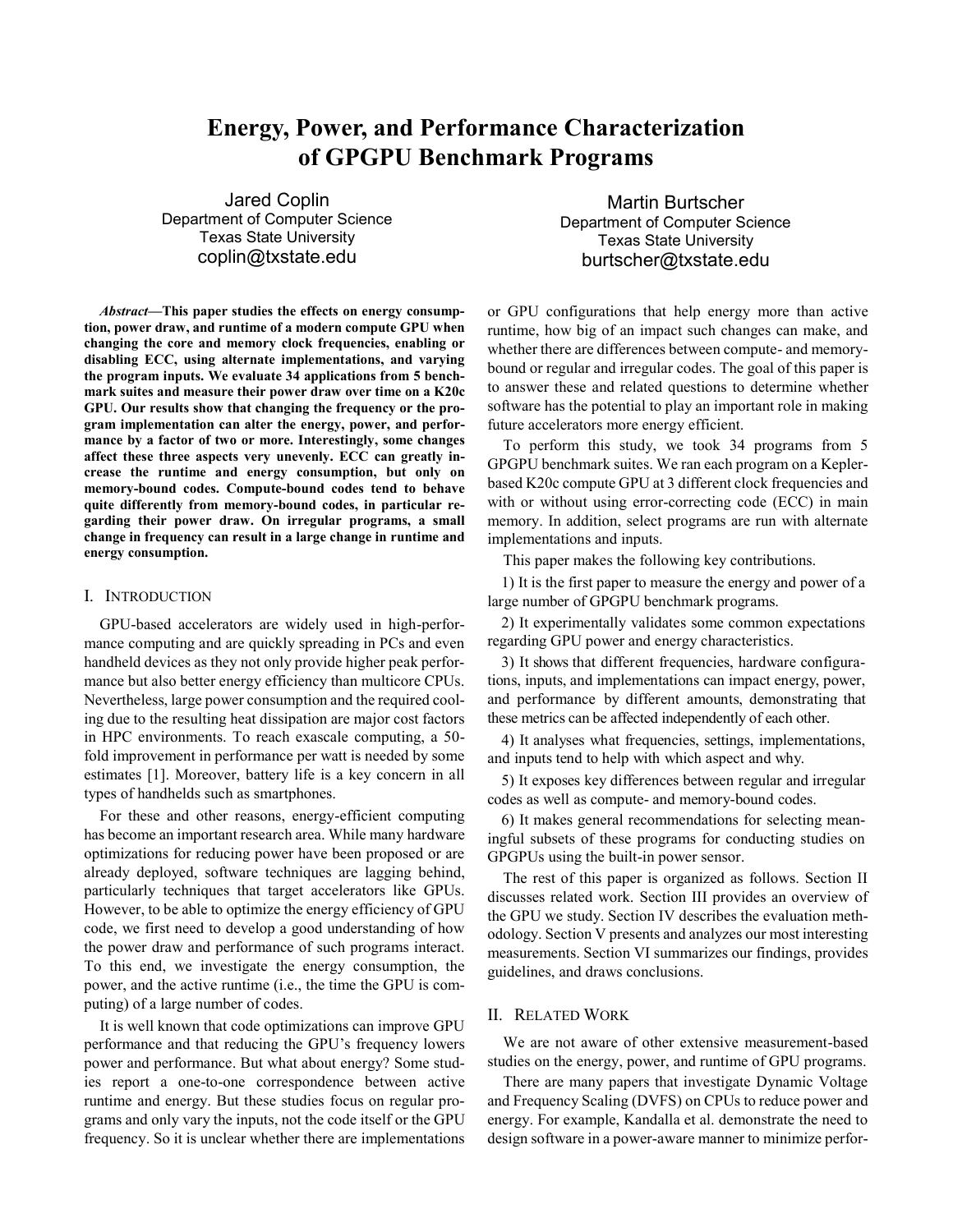mance overheads and to balance performance and power savings on a power-aware DVFS-capable cluster system [\[15\].](#page-9-0) Furthermore, Li uses DVFS across multiple clock domains, such as shaders and texture domains, to increase energy efficiency on GPUs [19]. Pan et al. also use DVFS-based solutions and show that sometimes expending more energy does not result in a large performance benefit [\[26\].](#page-9-1) In addition to varying the frequency, Korthikanti and Agha explore how changing the number of active cores affects the energy consumption and provide guidelines for the optimal core count and frequency for a given algorithm and input size [\[16\].](#page-9-2) Freeh et al. perform a related study on a cluster where they evaluate how using different frequencies and numbers of compute nodes affect the power and performance of MPI programs [\[10\].](#page-9-3) There are also papers that highlight the lack of a standardized power measurement methodology for energy-efficient supercomputing [\[31\]](#page-9-4) or talk about how ignoring power draw as a design constraint in supercomputing will result in higher operational costs and diminished reliability [\[9\].](#page-9-5)

Several publications propose and use analytical models to investigate power and energy aspects. For instance, Li and Martinez establish an analytical model for looking at parallel efficiency, granularity of parallelism, and voltage/frequency scaling [\[20\].](#page-9-6) Diop et al. and Choi et al. propose clusters of micro-benchmarks to model time, energy, and power [5] [8]. Wang conducted a similar study that uses a GPU simulator to model the effects on energy with frequency scaling and concurrency throttling [\[32\].](#page-9-7) Lorenz et al. explore compiler-generated SIMD operations and how they affect energy efficiency [\[22\].](#page-9-8) They acknowledge the need to optimize both hardware and software to obtain an energy efficient system. Some analytical models target GPUs. For example, Chen et al. institute a mechanism for evaluating and understanding the power consumption when running GPU applications [\[4\].](#page-9-9) Ma et al. use a statistical model to estimate the best GPU configuration to save power [\[24\].](#page-9-10) One simulation-based paper on thermal management for GPUs discusses methods for managing power through architecture manipulation [\[30\].](#page-9-11) Another simulator includes a modified and extended version of a CPU power model to model the power of compute GPUs [\[13\].](#page-9-12)

Similar to our study, there are several papers that report the energy consumption of actual GPU hardware. For instance, Lee and Kim measure the energy consumption of GPUs using a digital multimeter [18]. Gosh et al. explore some common HPC kernels running on a multi-GPU platform and compare their results against multi-core CPUs [\[12\]](#page-9-13). Ge et al.'s study evaluates the effect of DVFS on the same type of GPU we are using [\[11\].](#page-9-14) A paper by Zecena et al. measures *n*-body codes running on different GPUs and CPUs [\[33\].](#page-9-15) Lucas et al. measure the power and energy to verify their GPU power simulator [\[23\].](#page-9-16) Jiao et al. investigate how changing the core and memory frequencies affect performance and power [14]. All of these publications investigate just a few programs. Our study is the first to characterize the energy behavior of a large number of GPU codes, which we believe is necessary to obtain general insights.

## III. GPU ARCHITECTURE

This section provides an overview of the architectural characteristics of the Kepler-based Tesla K20c GPU we use for our study. It includes an on-board power sensor that allows the direct measurement of the GPU's power draw.

The K20c consists of 13 streaming multiprocessors (SMs). Each SM contains 192 processing elements (PEs). Whereas each PE can run a thread of instructions, sets of 32 PEs are tightly coupled and must either execute the same instruction (operating on different data) in the same cycle or wait. This is tantamount to a SIMD instruction that conditionally operates on 32-element vectors. The corresponding sets of 32 coupled threads are called warps. Warps in which not all threads can execute the same instruction are subdivided by the hardware into sets of threads such that all threads in a set execute the same instruction. The individual sets are serially executed, which is called branch divergence, until they re-converge. Branch divergence hurts performance and energy efficiency.

The memory subsystem is also built for warp-based processing. If the threads in a warp simultaneously access words in main memory that lie in the same aligned 128-byte segment, the hardware merges the 32 reads or writes into one coalesced memory transaction, which is as fast as accessing a single word. Warps accessing multiple 128-byte segments result in correspondingly many individual memory transactions that are executed serially. Hence, uncoalesced accesses are slower and require more energy than coalesced accesses.

The PEs within an SM share a pool of threads called thread block, synchronization hardware, and a software-controlled data cache called shared memory. A warp can simultaneously access 32 words in shared memory as long as all words reside in different banks or all accesses within a bank request the same word. The SMs operate largely independently and can only communicate through global memory (main memory in DRAM). Shared memory accesses are much faster and more energy efficient than main memory accesses.

## IV. METHODOLOGY

#### *A. Benchmarks*

We study programs from the LonestarGPU v2.0 [\[21\],](#page-9-17) Parboil [\[27\],](#page-9-18) Rodinia v3.0 [\[28\],](#page-9-19) and SHOC v1.1.2 [\[29\]](#page-9-20) benchmark suites as well as a few programs from the CUDA SDK v6.0 [\[7\].](#page-9-21) We chose which codes to evaluate based on their active runtimes to obtain a sufficient number of power samples. Several codes from these suites could not be used simply because of their short runtimes even with the largest provided inputs. Table 1 lists the number of global kernels each program contains as well as the inputs we used.

## *1) LonestarGPU*

The LonestarGPU suite is a collection of commonly used real-world applications that exhibit irregular behavior.

a. Barnes-Hut *n*-body Simulation (BH): An algorithm that quickly approximates the forces between a set of bodies in lieu of performing precise force calculations.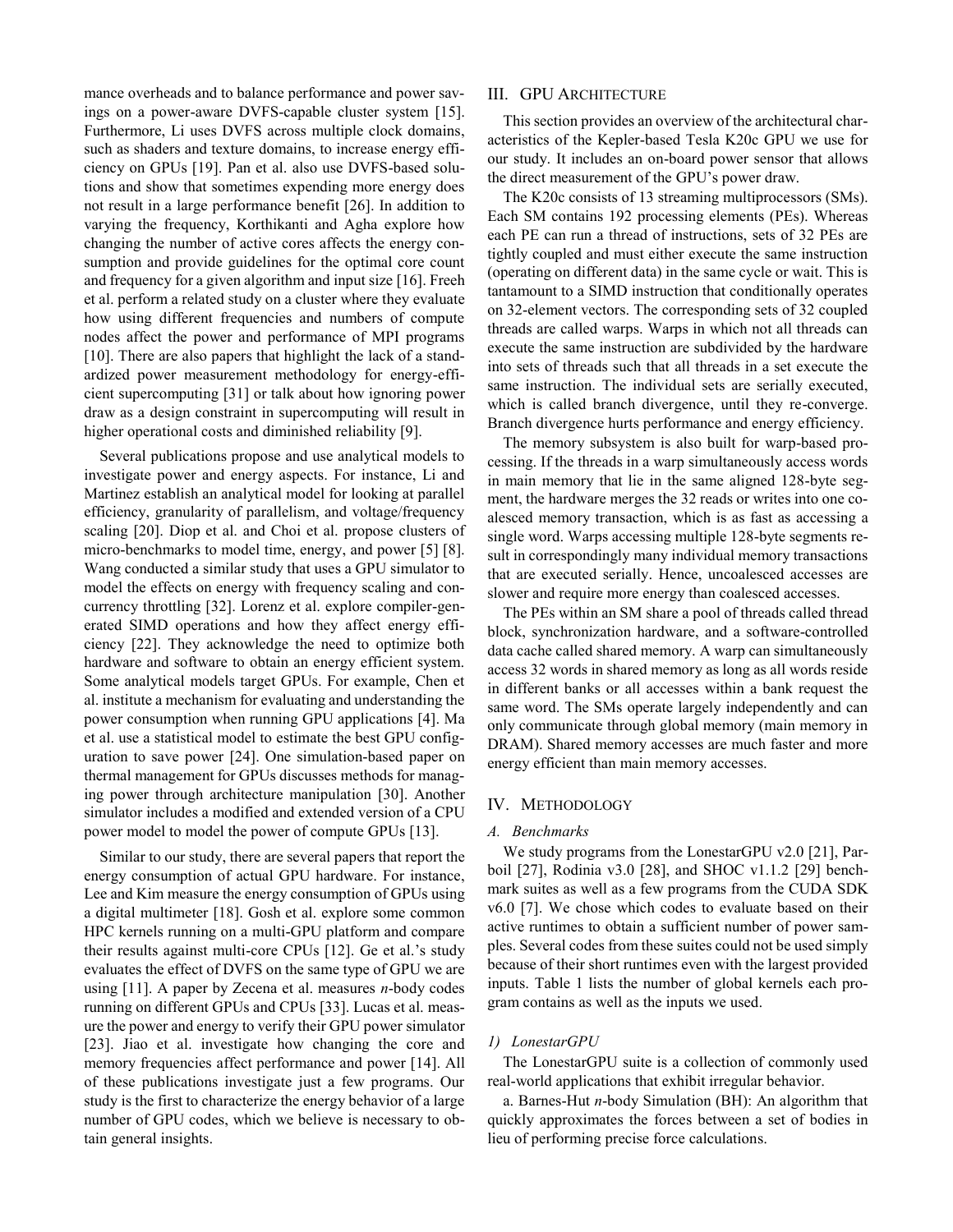b. Breadth First Search (L-BFS): Computes the level of each node from a source node in an unweighted graph using a topology-driven approach. In addition to the standard BFS implementation (topology-driven, one node per thread), we also study the atomic variation (topology driven, one node per thread that uses atomics) and the wla variation (topology driven, one flag per node, one node per thread). The wlw variation (data driven, one node per thread) and the wlc variation (data-driven, one edge-per-thread version using Merrill's strategy [\[25\]\)](#page-9-22) were not used because they reduced the active runtime to the point that insufficient power samples could be recorded even with the largest available input.

c. Delaunay Mesh Refinement (DMR): This implementation of the algorithm described by Kulkarni et al. [\[17\]](#page-9-23) produces a guaranteed quality 2-D Delaunay mesh, which is a

Table 1: Program names, number of global kernels (#K), and inputs

| Program     |                          | #K Inputs                                                                                                                                | Program #K Inputs |                |                                                                           |
|-------------|--------------------------|------------------------------------------------------------------------------------------------------------------------------------------|-------------------|----------------|---------------------------------------------------------------------------|
| EIP         | $\overline{2}$           | None                                                                                                                                     | SGEMM             | $\mathbf{1}$   | "small" benchmark input                                                   |
| EP          |                          | 2 None                                                                                                                                   | <b>STEN</b>       | $\mathbf{1}$   | "small" benchmark input                                                   |
| NB          | $\mathbf{1}$             | 100k, 250k, and 1m bodies                                                                                                                | <b>TPACF</b>      | $\mathbf{1}$   | "small" benchmark input                                                   |
| SC          | 3                        | 2^26 elements                                                                                                                            | <b>BP</b>         | $\overline{2}$ | 2^17 elements                                                             |
| BН          | q                        | bodies-timesteps; 10k-10k, 100k-10,                                                                                                      | R-BFS             | $\mathfrak{p}$ | random graphs; 100k and                                                   |
|             |                          | $1m-1$                                                                                                                                   |                   |                | 1 <sub>m</sub> nodes                                                      |
| L-BFS       | $\overline{\phantom{a}}$ | Roadmaps of Great Lakes Region<br>(2.7m nodes, 7m edges), Western<br>USA (6m nodes, 15m edges), and<br>entire USA (24m nodes, 58m edges) | GE                | $\mathcal{P}$  | 2048 x 2048 matrix                                                        |
| DMR         |                          | 4 250k, 1m, and 5m node mesh files                                                                                                       | <b>MUM</b>        | 3              | 100bp and 25bp                                                            |
| <b>MST</b>  | $\overline{7}$           | Roadmaps of Great Lakes Region<br>(2.7m nodes, 7m edges), Western<br>USA (6m nodes, 15m edges), and<br>entire USA (24m nodes, 58m edges) | <b>NN</b>         |                | 1 42k data points                                                         |
| PTA         | 40                       | vim (small), pine (medium), tshark<br>(large)                                                                                            | <b>NW</b>         | $\mathcal{P}$  | 4096 and 16384 items                                                      |
| SSSP        | $\overline{2}$           | Roadmaps of Great Lakes Region<br>(2.7m nodes, 7m edges), Western<br>USA (6m nodes, 15m edges), and<br>entire USA (24m nodes, 58m edges) | PF                |                | row length-column<br>1 length-pyramid height;<br>100k-100-20, 200k-200-40 |
| <b>NSP</b>  | 3                        | clauses-literals-literals per clause;<br>16800-4000-3, 42k-10k-3, 42k-10k-5                                                              | S-BFS             | 9              | default benchmark input                                                   |
| P-BFS       | 3                        | Roadmap of the San Francisco Bay<br>Area (321k nodes, 800k edges)                                                                        | FFT               | 2              | default benchmark input                                                   |
| CUTCP       | $\mathbf{1}$             | watbox.s1100.pqr                                                                                                                         | MF                |                | 20 default benchmark input                                                |
| HISTO       | 4                        | image file whose parameters are "--<br>20-4" according to documentation                                                                  | MD                | 1              | default benchmark input                                                   |
| LBM         | 1                        | 3000 and 100 timestep inputs                                                                                                             | QTC               |                | 6 default benchmark input                                                 |
| <b>MRIQ</b> | 2                        | 64x64x64 matrix                                                                                                                          | <b>ST</b>         | 5              | default benchmark input                                                   |
| SAD         | 3                        | default input                                                                                                                            | S <sub>2</sub> D  | $\mathbf{1}$   | default benchmark input                                                   |

Delaunay triangulation with the additional constraint that no angle in the mesh be less than 30 degrees.

d. Minimum Spanning Tree (MST): This benchmark computes a minimum spanning tree in a weighted undirected graph using Boruvka's algorithm and is implemented by successive edge relaxations of the minimum weight edges.

e. Points-to Analysis (PTA): Given a set of points-to constraints, this code computes the points-to information for each pointer in a flow-insensitive, context-insensitive manner implemented in a topology-driven way.

f. Single-Source Shortest Paths (SSSP): Computes the shortest path from a source node to all nodes in a directed graph with non-negative edge weights by using a modified Bellman-Ford algorithm. In addition to the standard SSSP implementation (topology driven, one node per thread), we also used the wln variation (data driven, one node per thread) and the wlc variation (data driven, one edge per thread using Merrill's strategy adapted to SSSP).

g. Survey Propagation (NSP): A heuristic SAT-solver based on Bayesian inference. The algorithm represents the Boolean formula as a factor graph, which is a bipartite graph with variables on one side and clauses on the other.

#### *2) Parboil*

Parboil is a set of applications used to study the performance of throughput-computing architectures and compilers.

a. Breadth-First Search (P-BFS): Computes the shortestpath cost from a single source to every other reachable node in a graph of uniform edge weights.

b. Distance-Cutoff Coulombic Potential (CUTCP): Computes the short-range component of the Coulombic potential at each grid point over a 3-D grid containing point charges representing an explicit-water biomolecular model.

c. Saturating Histogram (HISTO): Computes a 2-D saturating histogram with a maximum bin count of 255.

d. Lattice-Boltzmann Method Fluid Dynamics (LBM): A fluid dynamics simulation of an enclosed, lid-driven cavity using the Lattice-Boltzmann Method.

e. Magnetic Resonance Imaging - Q (MRIQ): Computes a matrix Q, representing the scanner configuration for calibration, used in 3-D magnetic resonance image reconstruction algorithms in non-Cartesian space.

f. Sum of Absolute Differences (SAD): Sum of absolute differences kernel, used in MPEG video encoders.

g. General Matrix Multiply (SGEMM): A register-tiled matrix-matrix multiplication, with default column-major layout on matrix A and C, but B is transposed.

h. 3-D Stencil Operation (STEN): An iterative Jacobi stencil operation on a regular 3-D grid.

i. Two Point Angular Correlation Function (TPACF): Statistical analysis of the distribution of astronomical bodies.

#### *3) Rodinia*

Rodinia is designed for heterogeneous computing infrastructures with OpenMP, OpenCL, and CUDA implementations. Our study uses the following CUDA codes.

a. Back Propagation (BP): ML algorithm that trains the weights of connecting nodes on a layered neural network.

b. Breadth-First Search (R-BFS): Another GPU implementation of the breadth-first search algorithm, which traverses all the connected components in a graph.

c. Gaussian Elimination (GE): Computes results row by row, solving for all of the variables in a linear system.

d. MUMmerGPU (MUM): A local sequence alignment program that concurrently aligns multiple query sequences against a single reference sequence stored as a suffix tree.

e. Nearest Neighbor (NN): Finds the k-nearest neighbors in an unstructured data set.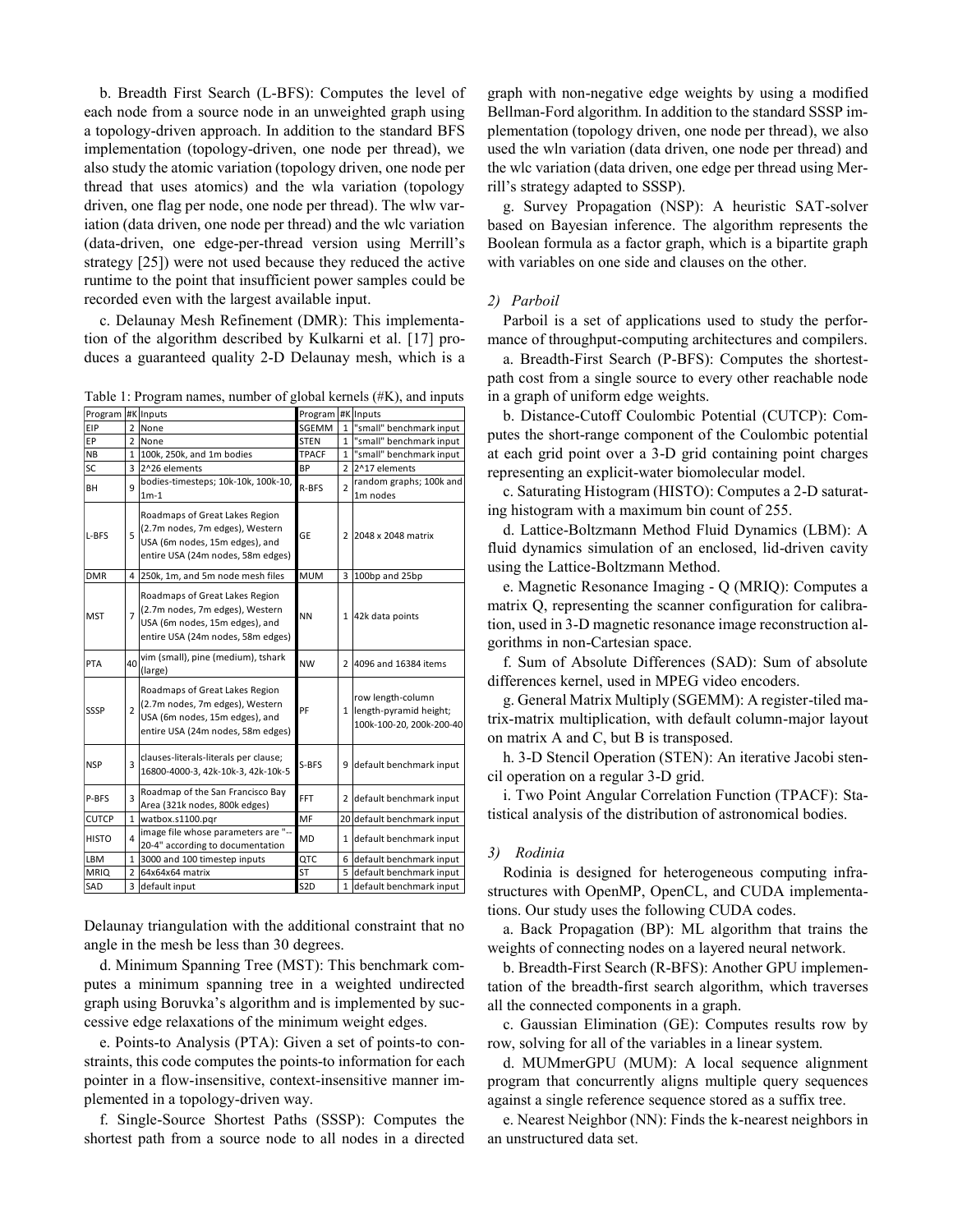f. Needleman-Wunsch (NW): A nonlinear global optimization method for DNA sequence alignment.

g. Pathfinder (PF): Uses dynamic programming to find a path on a 2-D grid with the smallest accumulated weights, where each step of the path moves straight or diagonally.

## *4) SHOC*

The Scalable HeterOgeneous Computing benchmark suite is a collection of programs that are designed to test the performance of heterogeneous systems with multicore processors, graphics processors, reconfigurable processors, etc.

a. Breadth-First Search (S-BFS): Measures the runtime of breadth-first search on an undirected random *k*-way graph.

b. Fast Fourier Transform (FFT): Measures the speed of a single- and double-precision fast Fourier transform that computes the discrete Fourier transform and its inverse.

c. MaxFlops (MF): Measures the maximum throughput for combinations of different floating-point operations.

d. Molecular Dynamics (MD): Measures the performance of an n-body computation (the Lennard-Jones potential from molecular dynamics). The test problem is n atoms distributed at random over a 3-D domain.

e. Quality Threshold Clustering (QTC): Measures the performance of an algorithm designed to be an alternative method for data partitioning.

f. Sort (ST): Measures the performance of a radix sort on unsigned integer key/value pairs.

g. Stencil2D (S2D): Measures the performance of a 2-D, 9 point single-precision stencil computation.

#### *5) CUDA-SDK*

The NVIDIA GPU Computing SDK includes dozens of sample codes. We use the following programs in our study.

a. MC\_EstimatePiInlineP (EIP): Monte Carlo simulation for the estimation of Pi using a Pseudo-Random Number Generator (PRNG). The inline implementation allows use inside GPU functions/kernels as well as in the host code.

b. MC\_EstimatePiP (EP): Monte Carlo simulation for the estimation of Pi using a PRNG. This implementation generates batches of random numbers.

c. N-body (NB): All-pairs *n*-body simulation.

d. Scan (SC): Demonstrates an efficient implementation of a parallel prefix sum, also known as "scan".

## *B. Evaluation test bed*

We measured the GPU's active runtime and energy consumption with the K20Power too[l \[3\],](#page-9-24) which makes use of the K20's internal power sensor. We chose this approach over using an external sensor because we want our results to be directly applicable to anyone interested in performing power/energy-related GPU experiments and not just to those people with access to an external power sensor. We performed initial experiments on K20c, K20m, K20x, and K40 GPUs, all of which resulted in the same findings after appropriately scaling the absolute measurements, which is why we decided to only discuss the K20c results in this paper.

Our Tesla K20c GPU has 5 GB of global memory and 13 streaming multiprocessors with a total of 2,496 processing elements. It supports six clock frequency settings, of which we evaluate the following three: the "default" configuration, which uses a 705 MHz core speed and a 2.6 GHz memory speed. We found this to be the fastest speed at which the GPU could run long enough for our purposes without throttling itself down to prevent overheating. The "614" configuration, which uses a 614 MHz core speed and a 2.6 GHz memory speed, is the slowest available compute speed at the default memory speed. The "324" configuration uses a 324 MHz core and memory speed. We chose the 324 setting because it is the slowest available frequency configuration. The GPU further supports enabling and disabling ECC protection of the main memory. The "ECC" configuration combines ECC protection with the default clock frequency. All other tested configurations have ECC disabled. Thus, our four configurations are: 1) default, 2) 614, 3) 324, and 4) ECC. Note that we use the same K20c GPU for all measurements.

We repeated some of our measurements on a second K20c GPU to ensure that we obtain the same results, which we did. We were able to record accurate and reliable results from all of our selected programs with the default, 614, and ECC configurations, but we were unable to obtain the same consistency with the 324 configuration. This is because on such a lowfrequency setting, the power draw rarely reaches a sufficient level for the GPU's power sensor to switch from the idle 1 Hz to the active 10 Hz sampling rate, which results in too few samples to draw conclusions from. Hence, those results are not reported here. The programs excluded from the 324 results are inline\_p, p, P-BFS, cutcp, histo, mri-q, sad, stencil, tpacfsmall, backprop, R-BFS, gaussian, mummergpu-25bp, nnlist, nw, pathfinder, S-BFS, fft, maxflops, md, and sort.

We performed each experiment three times and report the median active runtime, energy, and average power. Table 2 shows the maximum and average difference we observed between the highest and the lowest of any set of three measurements for each benchmark suite. We found the variability to be reasonable. Furthermore, while temperature swings can have a noticeable effect on power/energy results, our experiments were performed on a server that is constantly running under full load and is located in a climate-controlled room. Hence, we do not believe that temperature swings introduced any significant perturbations in our measurements. All benchmark codes were compiled with CUDA version 6.0.1 using the default switches prescribed by their authors.

Table 2: Maximum and average measurement variability

|                 |      | max time max energy avg time avg energy |      |      |
|-----------------|------|-----------------------------------------|------|------|
| <b>CUDA SDK</b> | 7.1% | 7.2%                                    | 1.1% | 2.3% |
| LonestarGPU     | 8.7% | 7.1%                                    | 0.9% | 1.2% |
| Parboil         | 3.3% | 5.5%                                    | 2.0% | 2.3% |
| Rodinia         | 7.0% | 4.5%                                    | 1.8% | 2.0% |
| <b>SHOC</b>     | 7.0% | 6.2%                                    | 1.4% | 2.1% |
| Overall         | 8.7% | 7.2%                                    | 1.4% | 2.0% |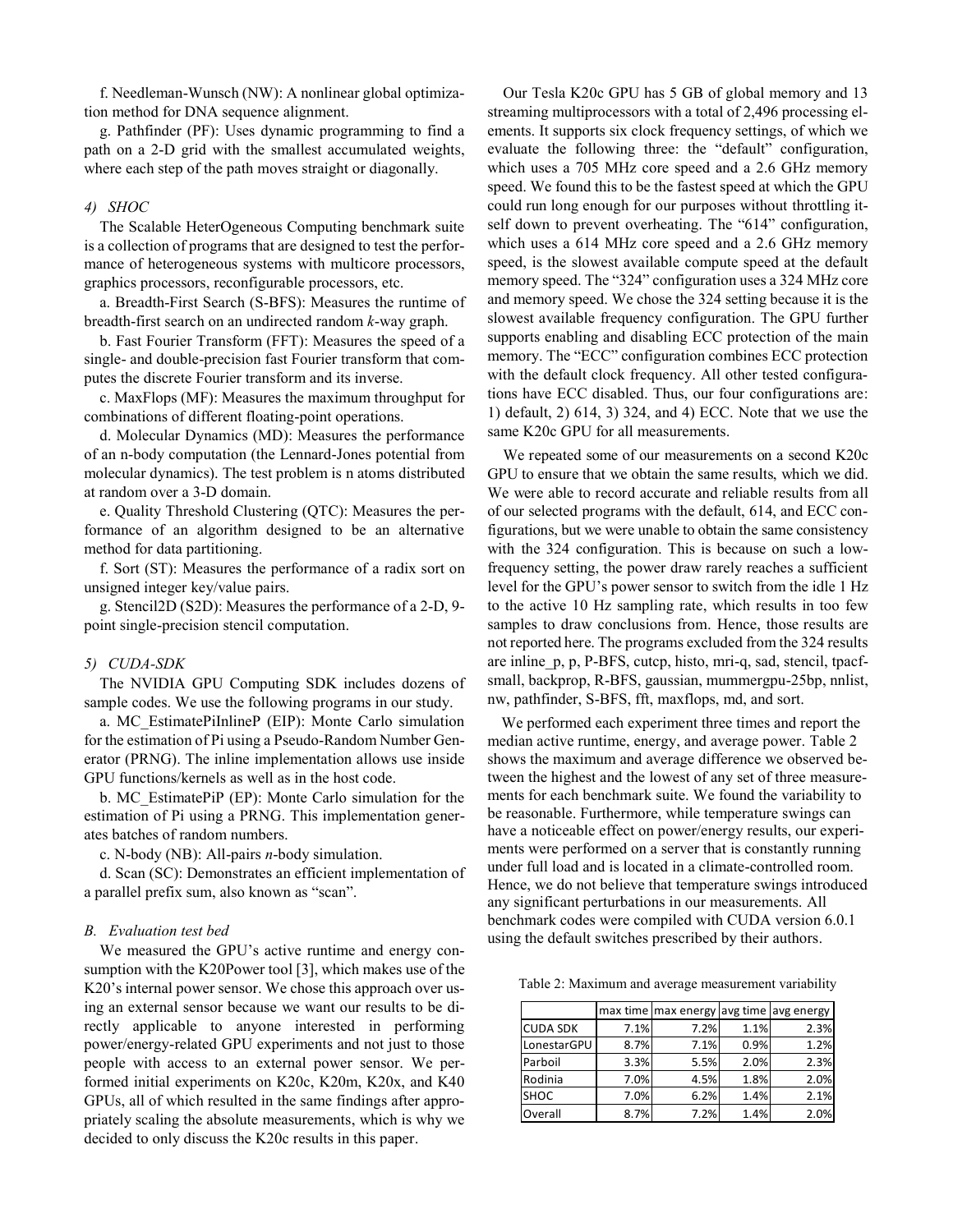## *C. Active runtime*

Throughout this paper, we refer to the "active runtime", which is not the total application runtime but rather the time during which the GPU is actively computing, that is, running kernel code. For most of the studied programs, this is a combination of multiple GPU kernels. The K20Power tool defines active runtime as the amount of time the GPU is drawing power above the idle level. Figure 1 illustrates this.

Because of how the GPU draws power and how the builtin power sensor samples, only readings above a certain threshold (the dashed line at 55 W in this example) reflect when the GPU is actually executing kernel code [2]. Measurements below the threshold are either the idle power (less than about 26 W) or the "tail power" due to the driver keeping the GPU active for a while (in case another kernel call is made) before powering it down. Using the active runtime ignores any execution time that may take place on the host CPU, as we are only interested in the energy consumption and power draw of the GPU while it executes. The power threshold is dynamically adjusted for each execution of a particular program to maximize accuracy for different GPU configurations. For example, lower frequency settings require a lower threshold.



Figure 1: Sample power profile

#### V. EXPERIMENTAL RESULTS

The following subsections discuss different aspects of our measurements. In each case, we present and analyze the general trends and highlight notable outliers. The most important findings and insights are summarized in Section VI. Detailed results for each individual program are given elsewhere [6].

## *A. Effects of lowering GPU frequency and enabling ECC 1) Default to 614*

[Figure 2](#page-4-0) shows the relative change in active runtime, energy, and power when switching from default to 614. Values above 1.0 indicate an increase over the default. In the figure, the bars represent the medians, the boxes above and below the bars extend to the first and third quartiles, and the whiskers indicate the maximum and minimum of each suite.

The 614 configuration has a core speed that is about 15% lower than the default, so one might expect to see roughly the same increase in active runtime. However, only a couple of the benchmark medians (CUDA SDK and LonestarGPU)

and a few individual codes slow down anywhere near 15%. This is because going from default to 614 only lowers the core frequency but not the memory frequency. Hence, programs showing little to no change are memory bound, including many codes in the Parboil, Rodinia, and SHOC suites. In contrast, most of the tested SDK programs are compute bound. There are also a few codes that show a slight speedup, but many of them are within the margin of error (i.e., the average variability of our measurements).



<span id="page-4-0"></span>Figure 2: Range of effects on runtime, energy, and power with the 614 configuration relative to the default configuration

Switching to 614 affects the LonestarGPU suite the most. In fact, this suite includes both the worst increase and the best decrease in active runtime as well as the highest median increase. At first glance, this may appear surprising as Lonestar-GPU only contains programs with irregular memory accesses, which tend to be memory bound, particularly on GPUs where they result in many uncoalesced memory accesse[s \[2\].](#page-9-25) Hence, lowering the core frequency while keeping the memory frequency constant should not affect the runtime much. However, irregular programs, by definition, exhibit data-dependent runtime behavior, i.e., the amount of parallel work and the load balance can change dynamically. Data-dependent behavior may lead to timing-dependent behavior because it matters when the values are calculated that dependent computations are waiting for. As a consequence, small changes in timing, e.g., due to lowering the core frequency, can have a large effect on the runtime. This is why the active runtime of some LonestarGPU programs changes by more than the clock frequency. Note that this effect can be positive or negative, which explains why LonestarGPU exhibits the widest range in runtime change and includes both the code that is helped the most and the code that is hurt the most by going to 614.

Interestingly, going from default to 614 results in a small beneficial effect on energy for most codes. Even though the programs tend to run longer, the amount of energy the GPU consumes decreases slightly in almost all cases except for LonestarGPU, where the energy consumption is mostly unaffected. Even in the worst cases, the energy does not increase by nearly as much as the active runtime.

This general decrease in energy is the result of a significant reduction in the power draw when switching to 614, which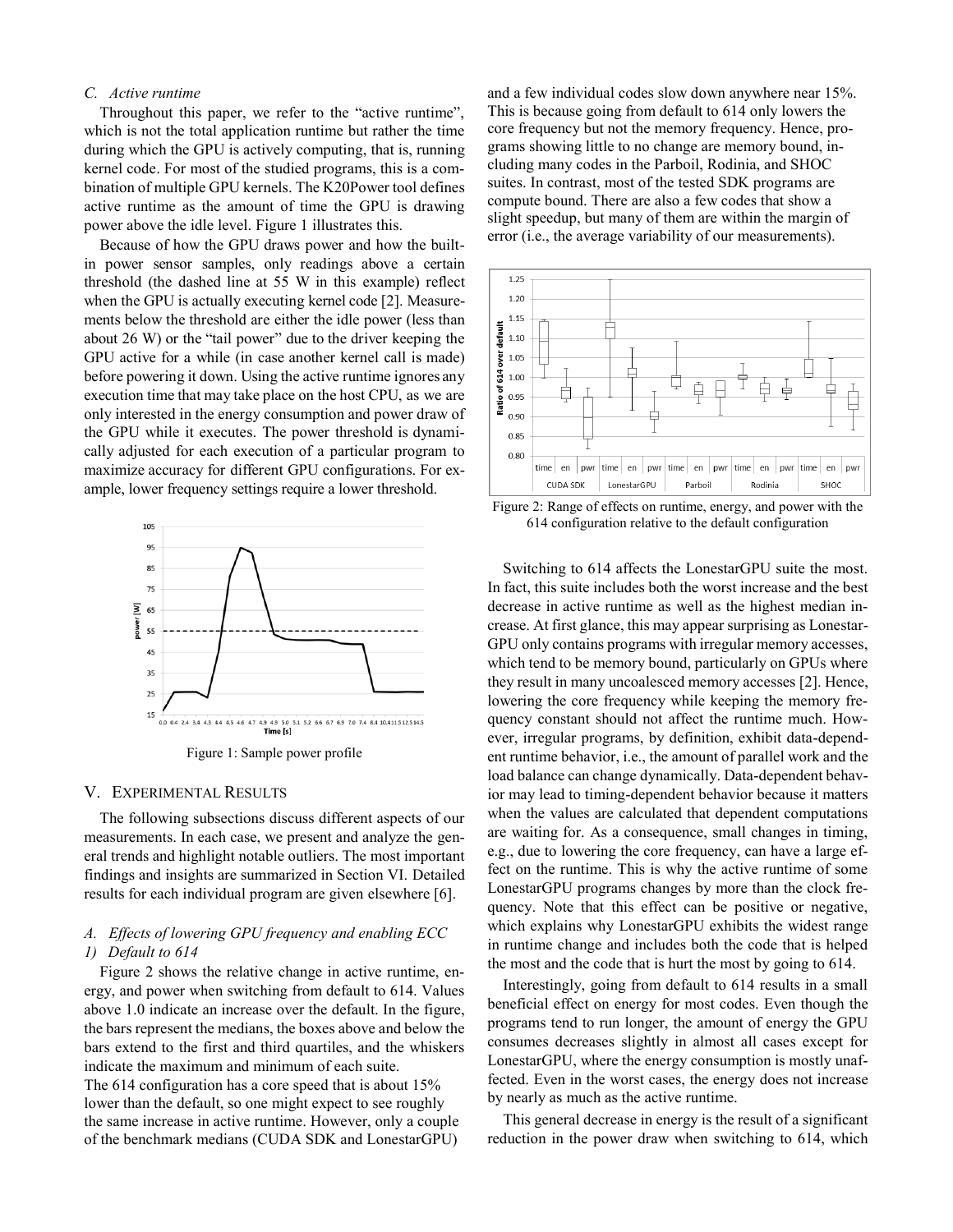outweighs the increase in runtime on every program we studied. Even in the worst cases, the power decreases slightly or stays roughly constant, and the median power decrease is between 3% and 10% depending on the benchmark suite. Note that two of the compute-bound CUDA SDK programs experience a power reduction of over 15%, that is, more than the reduction in core frequency. We surmise that this is because, in addition to the frequency, the voltage is also reduced as is commonly done in DVFS. Since power is proportional to the voltage squared, superlinear power reductions are possible.

NB from the CUDA SDK sees the greatest savings in power (22%) for the reasons stated above. It also has one of the largest increases in active runtime (15%) as it is highly compute bound, resulting in a middling decrease in energy (7%). Interestingly, just behind NB for decrease in power is the irregular MST from the LonestarGPU suite. It has the highest increase in active runtime of all the programs across all the benchmarks (25%) and the third highest increase in energy (8%) and saves 16% in power. SHOC's MF boasts the greatest savings in energy (14.3%) and one of the lowest increases in active runtime (1%). It saves 15% in power, making it the third best in terms of power reduction.

## *2) 614 to 324*

[Figure 3](#page-5-0) is similar to [Figure 2](#page-4-0) except it shows the relative change in active runtime, energy, and power when switching from 614 to 324. Note, however, that the two figures should not be compared directly as a number of programs did not yield sufficient power samples with the 324 configuration. Hence, [Figure 3](#page-5-0) is based on fewer programs.



<span id="page-5-0"></span>Figure 3: Range of effects on runtime, energy, and power with the 324 configuration relative to the 614 configuration

Switching from the 614 to the 324 configuration not only involves a 1.9x decrease in core frequency but, much more importantly, also an 8x decrease in memory frequency. The cumulative effect is an average increase in active runtime of over 110% across the studied benchmark programs. Except for some irregular programs, where the change in timing affects the load balance and the amount of parallelism, all investigated programs are slowed down by at least a factor of 1.9 as expected.

Going from 614 to 324 increases the energy of two-thirds

of the programs, in one case by over 200%. Even in the best case, the energy savings do not exceed 30% and, on average, going from 614 to 324 results in an increase in energy.

This increase in energy can be attributed to the increase in active runtime, which more than outweighs the decrease in power draw. In contrast, on the 614 configuration evaluated in the previous subsection, the active runtime increases less than or roughly in proportion to the decrease in power draw, so the energy consumption decreases or stays roughly the same. This difference in behavior is due to the fact that the 614 configuration only lowers the core frequency whereas the 324 configuration lowers both the core and, in particular, the memory frequency.

According to [Figure 3,](#page-5-0) the Parboil suite experiences by far the largest increase in active runtime and energy. This is misleading, though, as only one of the Parboil programs (LBM) yielded usable results on the 324 configuration. In fact, the two LBM inputs resulted in the two highest increases in runtime and energy out of all the programs we studied. This is a good example of how big an impact altering the memory frequency of the GPU can have on a memory-bound code.

The power decreases quite uniformly to about half the 614 values. Also, it is worthwhile pointing out that the range by which the power changes is much narrower than the range of the energy and in particular the active-runtime changes.

Looking at the individual codes, PTA from the Lonestar-GPU suite sees the smallest decrease in active runtime and the largest decrease in energy when going from 614 to 324, but because of the small drop in active runtime compared to the other programs, it also has one of the smallest savings in power. LBM from the Parboil suite sees the largest increase in active runtime  $(7.75x)$  and energy  $(2x)$ .

Overall, lowering the core and memory frequencies increases the active runtime of programs and tends to increase the energy. However, it consistently yields lower power levels across all the benchmark programs we have studied.





Figure 4: Range of effects on runtime, energy, and power relative to the default configuration when turning on ECC

Figure 4 shows how enabling ECC affects the active runtime, energy, and power relative to the default configura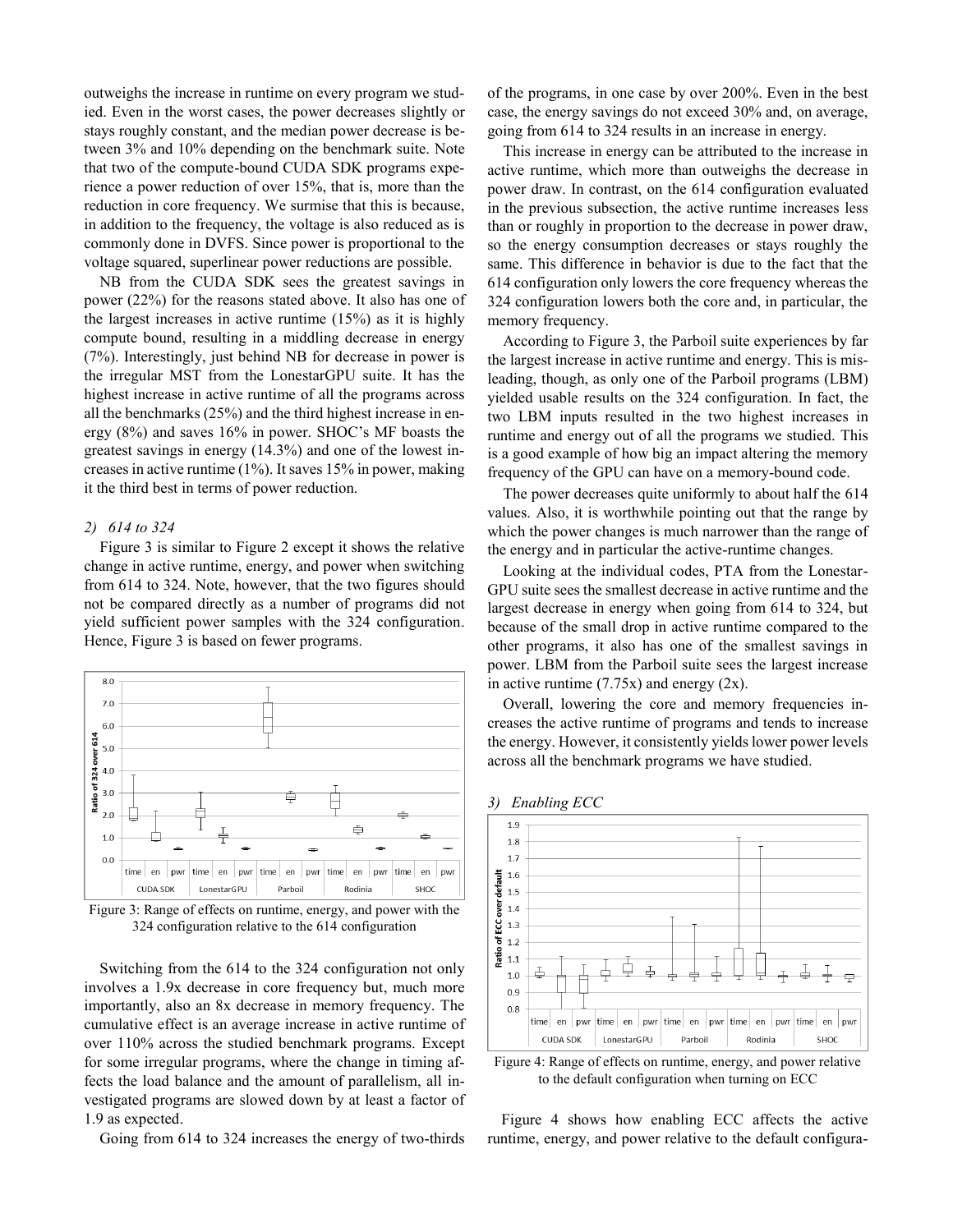tion. Some programs exhibit a very small speedup when turning on ECC, but these speedups are within the margin of error and we therefore do not believe them to be significant.

For all suites, the median active runtimes are the same with and without ECC. However, there are a few programs, most notably in Rodinia, where the active runtime increases drastically. These codes are heavily memory bound. After all, ECC only affects main memory accesses. On our GPU, enabling ECC reduces the available main memory by 12.5% to set aside storage for the ECC information. While we do not know how ECC is implemented (NVIDIA does not publish hardware details about their GPUs), we expect the change in runtime to be within 12.5%, which it is for almost all of the studied programs.

As expected, ECC has a negative effect on the energy consumption. However, since the increase in energy scales closely with the increase in active runtime, ECC primarily increases energy consumption because it slows down main memory accesses and not because the actual ECC operations performed by the hardware consume much energy. Thus, the power is largely the same whether ECC is used or not.

LonestarGPU is the only suite where the energy increase is substantially higher than the increase in active runtime. This is likely a consequence of the many uncoalesced memory accesses, which probably exercise the ECC machinery more than coalesced accesses. As a result, the power also increases.

ECC has a large effect on three of the Rodinia and one of the Parboil programs. As we have no information on how ECC is implemented on our GPU, we can only surmise that it may affect the cache performance, if the ECC bits are copied into the cache, or the memory-controller performance by interrupting otherwise efficient memory access patterns due to intermittent accesses to ECC information.

Looking at individual programs, we find NB from the CUDA SDK to behave unexpectedly. Not only does its active runtime not appear to be affected by ECC much, but it also sees a significant decrease in energy and, consequently, in power. NB is highly regular and compute bound with excellent caching in shared memory, so we did not expect ECC to matter, but to have a positive effect that exceeds the margin of error is surprising. Note that NB's power and energy savings are less pronounced with larger inputs, which result in a higher computation-to-memory-access ratio.

Since ECC protects main memory, its cost is entirely dependent upon how many main memory accesses a program makes. Our results show that using ECC with even slightly memory-bound programs not only results in a slowdown but also in a concomitant increase in energy consumption. However, compute-bound codes are largely unaffected by ECC, as one might expect.

# *B. Effects of varying program implementation and input 1) Changing the implementation*

Table 3 shows how the alternate implementations of L-BFS and SSSP included in the LonestarGPU suite perform when compared to the active runtime, energy, and power of the default implementation of L-BFS. Values below 1.0 indicate that the alternate implementation is better than the default.

The atomic version of L-BFS shows an over 2x reduction in active runtime and energy in all cases. Because the reductions in active runtime and energy scale relatively closely, the power is less affected but still sees a modest decrease (11%- 20%), meaning that the atomic version results in improved energy and power efficiency in addition to speedup.

| $\mu$ active running $\sigma$ , energy $\sigma$ , and power $\mu$ |                              |                  |  |                         |                  |  |
|-------------------------------------------------------------------|------------------------------|------------------|--|-------------------------|------------------|--|
| L-BFS                                                             | atomic/default   wla/default |                  |  |                         |                  |  |
|                                                                   |                              |                  |  | time en pwritime en pwr |                  |  |
| default USA                                                       |                              | $0.31$ 0.27 0.85 |  |                         | $0.66$ 0.36 0.55 |  |
| 324 USA                                                           |                              | $0.29$ 0.26 0.89 |  |                         | $0.39$ 0.27 0.68 |  |
| 614 USA                                                           |                              | $0.32$ 0.27 0.86 |  |                         | $0.55$ 0.33 0.60 |  |
| ECC USA                                                           |                              | $0.32$ 0.27 0.85 |  |                         | $0.68$ 0.36 0.54 |  |
| SSSP                                                              | wlc/default                  |                  |  | wln/default             |                  |  |
|                                                                   |                              |                  |  | time en pwritime en pwr |                  |  |
| default USA                                                       |                              | $0.56$ 0.54 0.97 |  |                         | 2.38 2.16 0.91   |  |
| 324 USA                                                           |                              | $0.70$ 0.67 0.95 |  |                         | 1.92 1.83 0.95   |  |
| 614 USA                                                           |                              | $0.55$ 0.54 0.99 |  |                         | 2.38 2.21 0.93   |  |
| ECC USA                                                           |                              | $0.58$ 0.57 0.99 |  |                         | 2.36 2.18 0.92   |  |

Table 3: Effects of different implementations of L-BFS and SSSP on active runtime [s], energy [J], and power [W]

The wla version of BFS also yields a decrease in active runtime, though not as much as the atomic version. The energy in the wla version, however, decreases far more than the active runtime. This translates into a much higher power reduction than the atomic version. Thus, wla is the better choice for users concerned with power whereas atomic is better for performance and energy consumption. Hence, different implementations of the same algorithm can benefit energy, power, and performance differently.

We cannot show results for the data-driven wlc version of L-BFS, which uses one edge per thread, nor the data-driven wlw version, which uses one node per thread, because these implementations are so fast that, even on the largest input, the power sensor does not log enough samples to accurately analyze the code's energy and power consumption.

For SSSP, the wlc version shows good improvements in performance, ranging from 42% to an over 2x decrease in active runtime. The energy also improves and scales almost perfectly with the decrease in active runtime, which is why the power is basically flat or decreases slightly. Interestingly, the wln version of SSSP is worse than the default by roughly a factor of two in terms of both active runtime and energy and exhibits only small improvements in power if any, making it an uninteresting implementation.

Again, these results demonstrate that it is possible for different implementations of the same program to not only affect the energy consumption, power draw, and performance but to affect them in different ways. In other words, it is possible to optimize code for these three aspects and the optimizations might differ depending on which aspect is most important.

[Table 4](#page-7-0) shows the per-vertex and per-edge computation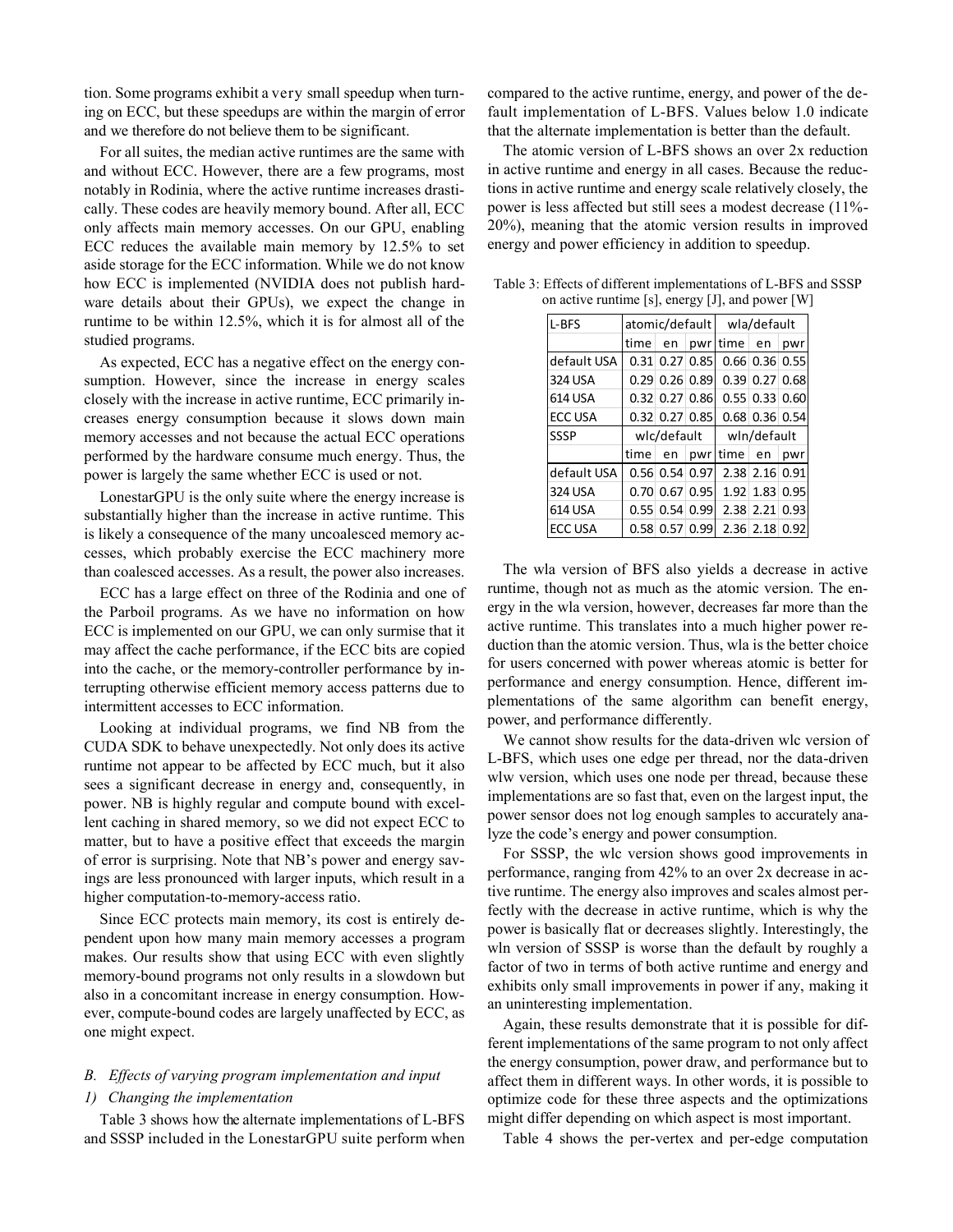costs on the largest input of each of the BFS implementations from the different benchmark suites on the default configuration. We use this metric because the same or similar inputs could not be used across all implementations and still produce usable results. For example, the smallest input for L-BFS that would produce sufficient power samples is larger than any of the other implementation's largest inputs.

<span id="page-7-0"></span>Table 4: Cross-benchmark BFS comparison, performance per 100k processed vertices (top) and per 100k processed edges (bottom)

|       | per 100k vertices |                         |       |  |
|-------|-------------------|-------------------------|-------|--|
|       | time              | energy                  | power |  |
| L-BFS | 0.13              | 13.61                   | 3.78  |  |
| P-BFS | 1.97              | 95.78                   | 15.65 |  |
| R-BFS | 3.40              | 171.35                  | 50.42 |  |
| S-BFS |                   | 341.09 16785.53 4921.14 |       |  |
|       |                   |                         |       |  |
|       |                   | per 100k edges          |       |  |
|       | time              | energy                  | power |  |
| L-BFS | 0.05              | 5.25                    | 1.46  |  |
| P-BFS | 0.76              | 37.11                   | 6.07  |  |
| R-BFS | 0.34              | 17.14                   | 5.04  |  |

LonestarGPU's default BFS implementation (L-BFS) is faster and more energy efficient than the other suite's BFS implementations, taking almost 7x less time and over 3x less energy per edge than the next best implementation (R-BFS). In contrast, S-BFS consumes by far the most energy and runtime, both per vertex and per edge. These results again show that different implementations can yield very different energy and performance behaviors. More importantly, they illustrate that changes in the implementation may help one aspect more than another. For instance, going from R-BFS to L-BFS saves twice as much runtime as it saves energy.

#### *2) Changing the program input*

[Figure 5](#page-7-1) shows how the power draw changes when going from one program input to another on the default configuration. Since the active runtime and energy depend on the input, we chose power as the metric for comparison between different inputs. Most of these programs were run using three inputs, but a few were run with just two. Programs from suites that only include one input each are not included in the figure. Values above 1.0 indicate the power draw got higher.

The results show that power tends to increase when going to larger inputs. The only exceptions are some of the irregular codes, where a change in input can greatly change the program's behavior as discussed earlier. BH, LBM, MUM, NB, NW, NSP, and PTA all see a power increase of over 20% when going from a smaller to a larger input. It is probable that these larger inputs exercise the hardware more, e.g., by accessing more memory locations or utilizing more of the GPU's processing elements, thus raising the power draw.

## *C. Power efficiency*

[Figure 6](#page-8-0) shows the range of the average power draw of each benchmark suite for different GPU configurations. Note that this figure displays absolute values, not ratios.

There is a relatively large differential between the best and worst cases ( $\sim 60\%$  to over 3x) in each suite, highlighting that some codes are more power intensive than others. Surprisingly, many of the Parboil, Rodinia, and SHOC programs do not exceed 52 W with any GPU configuration. We believe this is because these programs spend most of their runtime waiting for memory accesses or do not fully occupy the GPU. In contrast, the highly regular and compute-bound SDK codes draw about 100W on average and peak at over 160W.



<span id="page-7-1"></span>Figure 5: Effects on power when varying the program inputs (values below 1.0 indicate a decrease in power draw)

Most of the irregular LonestarGPU programs draw substantially more power than the regular memory-bound codes. It appears that the irregularity of these programs exercises power-hungry hardware components more, thus increasing the activity per instruction and therefore the power draw.

In all cases, the power consumption decreases when lowering the GPU frequency. In particular the 324 configuration is very effective at reducing power. ECC is generally similar to the default, but in the CUDA SDK and especially the LonestarGPU suite, the range of ECC is smaller than the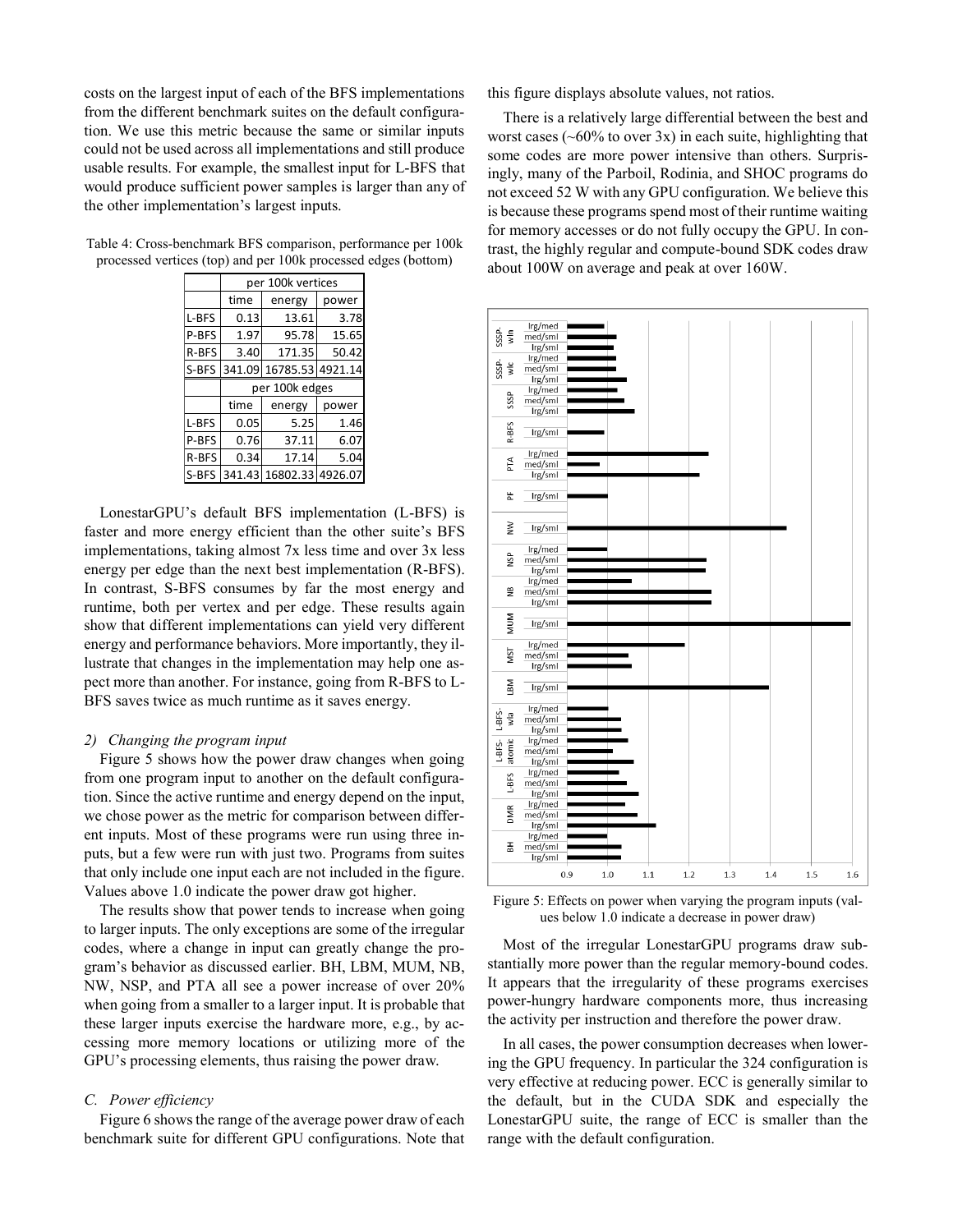

Figure 6: Range of power consumption

## <span id="page-8-0"></span>VI. SUMMARY AND CONCLUSIONS

This paper studies the energy consumption, power draw, and runtime of 34 programs from 5 GPGPU benchmark suites. Each program was run at 3 different GPU core frequencies, 2 different GPU memory frequencies, and with ECC enabled or disabled. Where available, the programs were run with alternate implementations and inputs. The goal of this study is to gain general insight into the energy and power behavior of code running on a compute GPU, which can only be achieved by studying a large number of distinct programs.

One important question is whether software has the potential to play an important role in making future accelerators more power and energy efficient. Based on our results, the answer is affirmative. Our measurements demonstrate that changes in the implementation of GPU code can not only drastically improve the performance, as is well known, but also make the energy consumption several times better and reduce the power consumption by over a factor of two. More importantly, different implementations and GPU configurations affect the energy, power, and runtime by different amounts. Hence, there are code transformations that primarily target one aspect and other code transformations that primarily target a different aspect. In other words, it is possible to optimize code and the hardware configuration for energy efficiency and these optimizations may be different from optimizations for performance or power. Of course, some program implementations and GPU configurations are strictly inferior to others and should be avoided.

We made the following main observations when changing the GPU's core and memory frequencies. 1) Different frequencies can impact performance, energy, and power by different amounts. 2) When lowering the core frequency, the energy does not increase significantly to scale with the increase in active runtime. 3) On highly compute-bound codes, power reductions that exceed the reduction in core frequency are possible. 4) Altering the memory frequency of the GPU can have a drastic impact on the runtime and energy of memorybound code but does not affect compute-bound code by nearly as much. 5) The range by which the power changes is generally smaller than the range by which the energy and active runtime change. 6) Lowering the clock frequency consistently results in lower power levels.

Enabling ECC protection of the main memory has the following effects. 1) Using ECC with even slightly memorybound programs not only results in a slowdown but also in a concomitant increase in energy consumption. 2) ECC's cost is entirely dependent upon how many main-memory accesses a program makes, so code optimizations that reduce the number of memory accesses are especially useful when ECC is active. Compute-bound codes are mostly unaffected by ECC in terms of energy consumption, power draw, and performance.

Regarding regular and irregular codes, we observed the following. 1) Small changes in timing, e.g., due to a change in frequency, can have a large effect on the runtime of irregular codes, whose behavior is data- and timing-dependent, but not on regular codes. 2) Power tends to increase when going to larger inputs except on some irregular codes where any change in input can greatly alter the program's behavior.

In conclusion, we make the following recommendations for selecting meaningful subsets of GPGPU benchmark programs for anyone interested in performing power and energy studies on GPUs using the built-in power sensor. 1) Use program inputs that result in long runtimes to obtain enough power samples to accurately analyze the energy and power behavior. However, avoid poor implementations that run slowly. 2) Measure a broad spectrum of codes, including memory- and compute-bound programs as well as regular and irregular codes since they exhibit different behaviors. However, avoid topology-driven implementations of irregular graph-traversal codes, as these tend to hide irregularity by doing many unnecessary computations (e.g., L-BFS, SSSP, and NSP). 3) As none of the studied benchmark suites include all of these types of applications, use programs from multiple suites for conducting power and energy studies. Having said that, the codes from Rodinia, Parboil, and SHOC exhibit relatively similar behavior. 4) To make the results comparable, especially with irregular codes or different implementations of the same algorithm, employ metrics like power or energy per processed item. 5) Run irregular codes such as PTA that show inputdependent behavior across several inputs to fully profile the behavior of the code. 6) Repeat experiments at different frequency settings if desired as the findings might change. This is particularly true when lowering the memory frequency of memory-bound codes.

#### ACKNOWLEDGMENTS

This work was supported by the U.S. National Science Foundation under grants 1217231, 1406304, and 1438963, a REP grant from Texas State University, and grants and hardware donations from NVIDIA Corporation. The authors acknowledge the Texas Advanced Computing Center for providing some of the HPC resources used in this study.

#### **REFERENCES**

[1] K. Bergman, S. Borkar, D. Campbell, W. Carlson, W. Dally, M. Denneau, P. Franzon, W. Harrod, J. Hiller, S. Karp, S. Keckler, D. Klein, R. Lucas, M. Richards, A. Scarpelli, S. Scott, A. Snavely, T. Sterling,